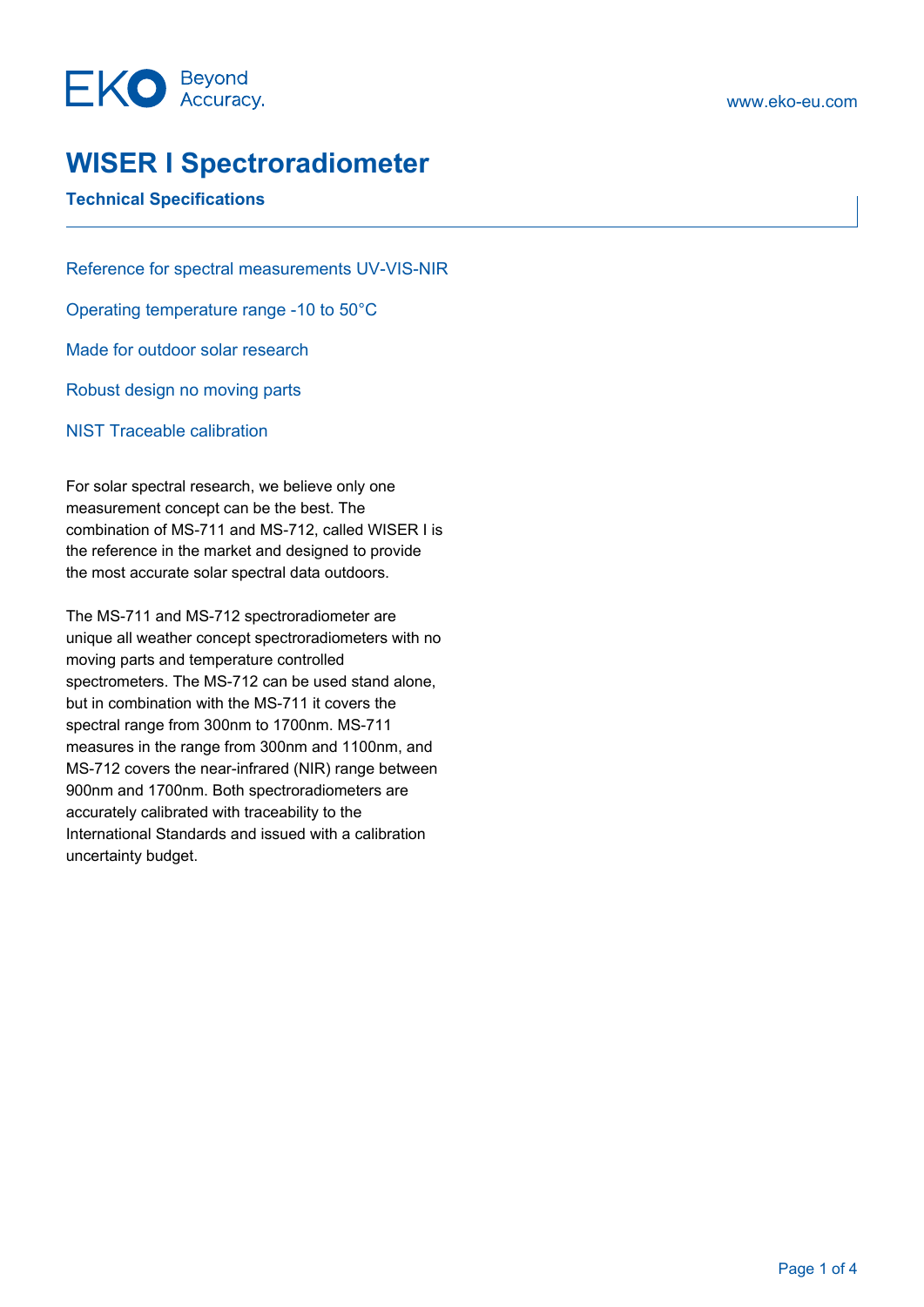# EKO Beyond

#### www.eko-eu.com

|                          | <b>WISER I</b>             |
|--------------------------|----------------------------|
| <b>Wavelength range</b>  | 300 - 1700 nm              |
| Program                  | Analysis software WSDAc    |
| <b>OS</b>                | Microsoft Windows 7/8/9/10 |
| <b>Functions</b>         | Display and analyze data   |
| <b>Cable length</b>      | 10 <sub>m</sub>            |
| <b>Field of View FOV</b> | 180°                       |

| <b>Options</b>      | <b>WISER I</b> |
|---------------------|----------------|
| <b>Cable length</b> | 20/30 m        |

|                                              | <b>MS-711</b>     |
|----------------------------------------------|-------------------|
| <b>Wavelength range</b>                      | 300 - 1100 nm     |
| <b>Optical resolution FWHM</b>               | $< 7 \text{ nm}$  |
| <b>Wavelength accuracy</b>                   | $+/- 0.2$ nm      |
| Directional response at 1000W/m <sup>2</sup> | $< 5 \%$          |
| Temperature response -10°C to 50°C           | $< 2 \%$          |
| <b>Temp. control</b>                         | 25 °C             |
| <b>Operating temperature range</b>           | $-10 - 50 °C$     |
| <b>Exposure time</b>                         | 10 - 5000 msec    |
| <b>Dome material</b>                         | Quartz            |
| <b>Communication</b>                         | RS-422 / 232C     |
| <b>Power supply</b>                          | 12VDC, 50VA       |
| <b>Dimensions mm</b>                         | 220 (D) x 197 (H) |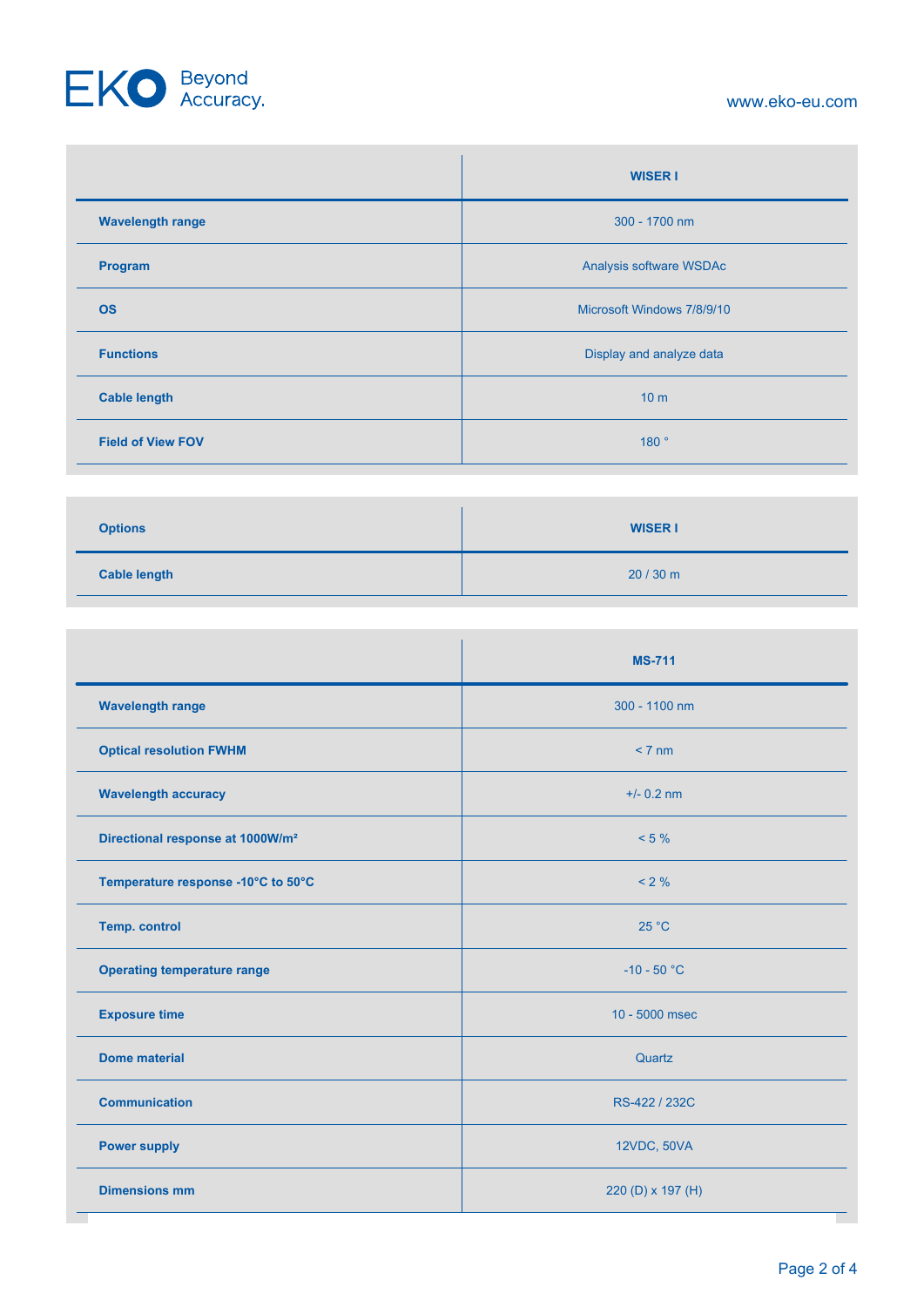# EKO Beyond

#### www.eko-eu.com

**COL** 

| Weight                                   | 4.5 kg                     |
|------------------------------------------|----------------------------|
| <b>Ingress protection IP</b>             | 65                         |
| <b>Power supply (Power Adapter)</b>      | 100-240VAC, 50/60Hz        |
| <b>Power consumption</b>                 | 50 W                       |
| <b>Power supply operating conditions</b> | -10 to 40°C / 0 to 90 %RH  |
| <b>Power suply dimensions (mm)</b>       | 320 (W) x 240 (D) x 80 (H) |
| Power supply weight                      | $1$ kg                     |
| Program                                  | Analysis software WSDAc    |
| <b>OS</b>                                | Microsoft Windows 7/8/9/10 |
| <b>Functions</b>                         | Display and analyze data   |
| <b>Cable length</b>                      | 10 <sub>m</sub>            |
| <b>Field of View FOV</b>                 | 180°                       |

| <b>Options</b>      | <b>MS-711</b> |
|---------------------|---------------|
| <b>Cable length</b> | 20/30 m       |

|                                              | <b>MS-712</b>    |
|----------------------------------------------|------------------|
| <b>Wavelength range</b>                      | 900 - 1700 nm    |
| <b>Optical resolution FWHM</b>               | $< 7 \text{ nm}$ |
| <b>Wavelength accuracy</b>                   | $+/- 0.2$ nm     |
| Directional response at 1000W/m <sup>2</sup> | $< 7 \%$         |
| Temperature response -10°C to 50°C           | $< 5 \%$         |
| <b>Temp. control</b>                         | 5 °C             |
| <b>Operating temperature range</b>           | $-10 - 40 °C$    |